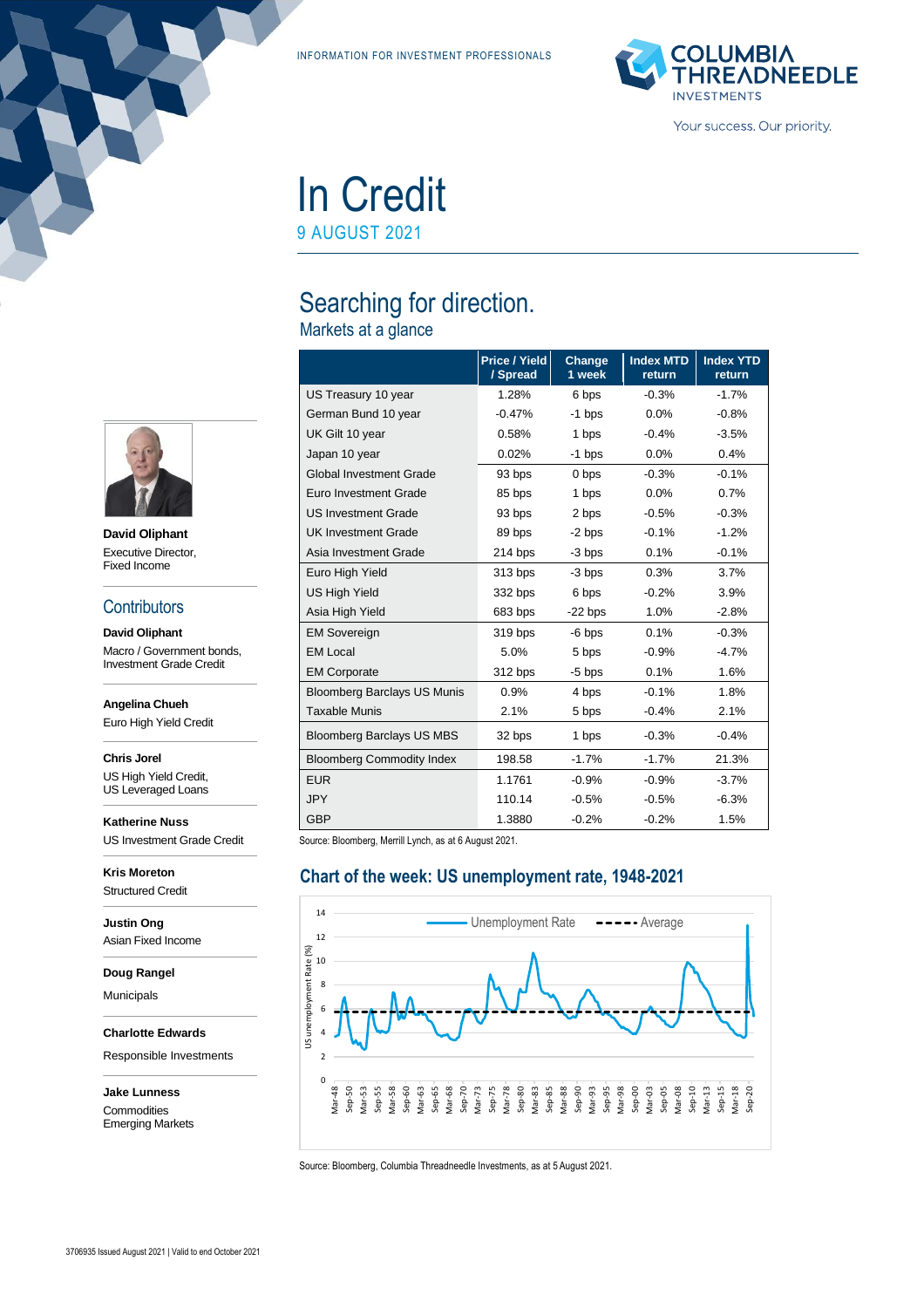#### Macro / government bonds

Government bonds seem to be struggling for direction amid a summer lull and after a period of strong performance. US 10-year yields have fallen from around 1.75% at the end of March 2021 to around 1.29% at the end of last week. The fall being led largely by lower real yields rather than any material shift in inflation expectations, which remain around 2.36% at the 10-year point.

The most important upcoming market development is likely to be the shape and size of US asset purchase tapering. We expect to receive clarification about the US Federal Reserve's intent at the Jackson Hole symposium, which is held towards the tail end of this month. If the US Fed was looking for reasons for a shift in policy, then the July Non-Farm Payroll report offered such support. 943k jobs were created in the largest month for job adds in a year (there was also a revision higher prior months of 119k). The unemployment rate also fell to 5.4% - see **chart of the week**. Meanwhile, with labour shortages wages rose by 0.4% in the month and 4.7% year over year. As you can see in the chart, the last 18 months has seen the unemployment rate go from the highest since the 1940s to around the average of the period since then.

Elsewhere, in the UK the Bank of England sounded a little more hawkish at its MPC meeting. It noted a concern about the recent rise in inflation with a forecast of 4% for this year before a decline back to target in a couple of years. Bond yields were higher in the week.

#### Investment grade credit

Somewhat similarly to government bonds, credit markets have also lacked direction recently. Global investment grade (IG) spreads (at 93bps) are wider than the tights (89bps in mid-June) but remain in a very narrow trading range; especially when compared to the volatility of last year.

Taking credit risk has been rewarded this year. High yield markets have outperformed their IG cousins on a risk-adjusted (percent change in spread) basis. Within IG, BBB rated bonds have beaten better quality credit (ie, AAA, AA and A rated) and in high yield the lowest quality CCC rated issuers spreads have tightened more than either BB or B rated debt. In global IG sector performance autos and contingent capital bonds have done especially well with spreads around 20% lower. At the other end of the spectrum, both media and banking have struggled to keep pace with the market with spreads only around 5% tighter this year. The Global IG index spread as a whole is 10bps tighter (and 10%) YTD according to ICE BoAML index data.

The investment grade credit market remains supported by accommodative policy conditions, positive economic performance and improving credit quality. However, spreads are tight. Compared to the last five years they are around 1.0 SDs (standard deviations expensive) and around 0.6 SDs compared with a longer term 20-year history. At this time of year, markets are also helped by the normal light calendar of primary issuance as well as the recent strong earnings season, and ongoing demand for income from investors.

## High yield credit

US high yield spreads and yields were wider over the week amid an active primary market and the ongoing threat posed by the delta variant surge. Higher rated issuers continued to outperform while "reopening" related sectors underperformed. The ICE BofA US HY CP Constrained Index returned -0.17% over the week, while spreads and yields were both 6bps wider. The week was also the most active for new issuance since April with \$13bn of new deals pricing. According to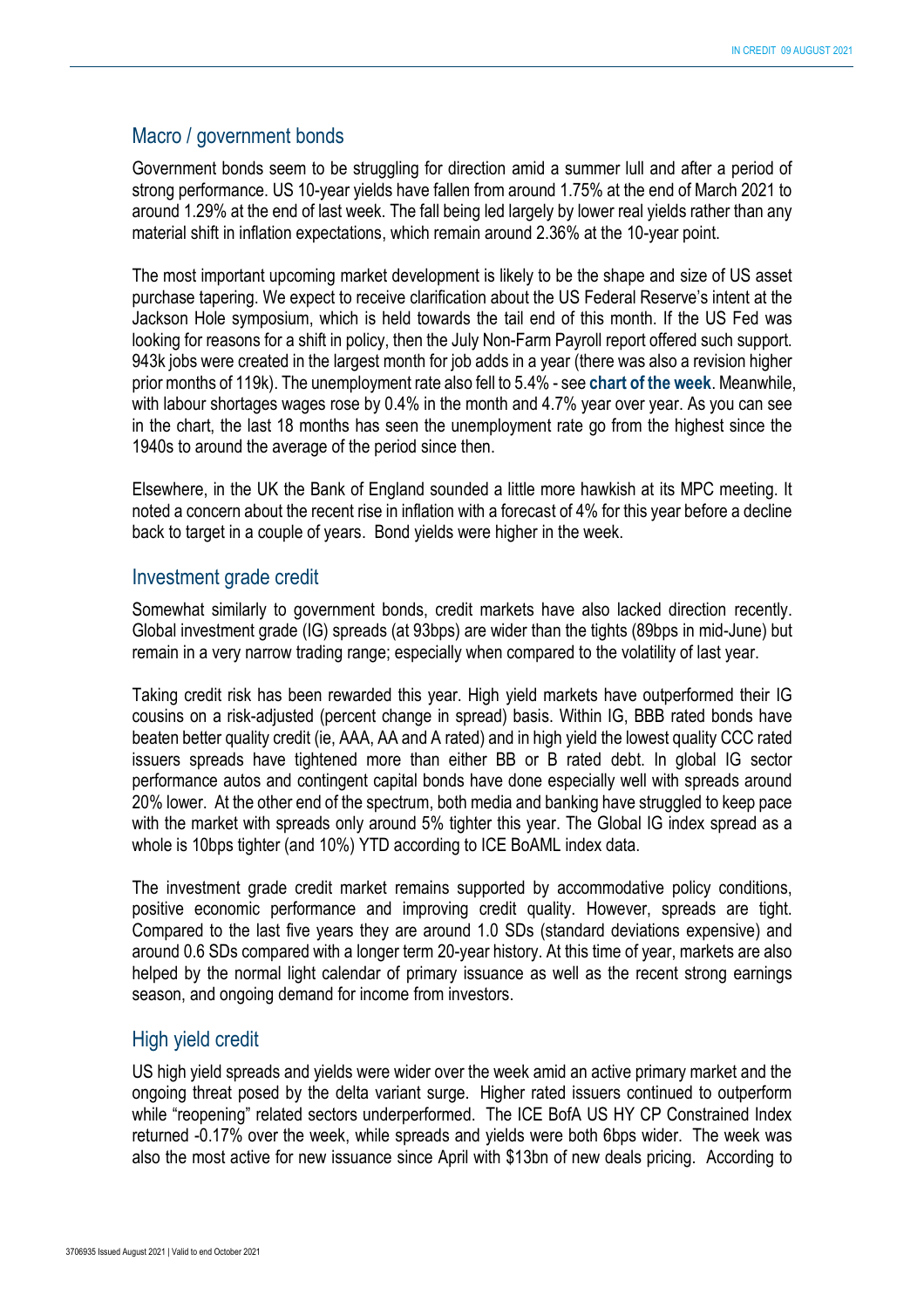Lipper, the asset class experienced a \$1.2bn outflow, unwinding the prior week's inflow and leaving YTD outflows at -\$15.3bn.

European high yields spreads were better on the week, bucking a widening trend that had been in place since mid-June. It was a generally quiet week overall, with the market led tighter by lower rated CCC credit. European high yield has been outperforming US high yield credit in the last few weeks; the asset class experienced a return to inflows with €340m entering the asset class, largely due to ETFs.

New issuance slowed to a trickle with only two deals amounting to  $\epsilon$ 1.1bn including a new deal from Altice (European cable operator). This takes the YTD issuance to €103.8bn, surpassing total 2020 issuance. Results wise, Rolls Royce bonds rose on an improved outlook as did Lufthansa, the latter on decent earnings figures and the latest UK lifting of entry restrictions. Avis, in the car rental market, also presented strong numbers. Overall, we continue to see generally better than expected Q2 earnings reports with forward guidance being raised, especially in the autos sector. A rare exception was Adient, the world's largest car seat manufacturer. Adient disappointed with numbers below expectations and a slight adjustment down to FY21 guidance, blaming higher commodity prices and time lag to pass through higher prices, as well as chip shortages which are causing operational inefficiencies.

As discussed in IG above, spreads remain well through both shorter term and longer run averages. In terms of yield, the market is within a few basis points of its all-time low.

#### Leveraged loans

Leveraged loan prices declined \$0.08 over the week (measured using the J.P. Morgan Leveraged Loan Index). As with high yield bonds, lower rated issuers and reopening related issuers underperformed. Loan yields and spreads (both to a 3-year takeout) increased 3bps and 2bps, respectively, to 4.84% and +436bps. Inflows for loan funds totalled \$130m for the week, well below 2021's average inflow of \$700m. For context, the J.P. Morgan Leveraged Loan index is down 0.10% since the delta variant began to weigh on market sentiment in mid-July with gaming / leisure (-0.73%) and transportation (-0.47%) loans lagging.

#### Structured credit

The US Agency MBS market posted a negative total return for the week of –26 bps, in line with other high quality fixed income assets which struggled on slightly higher rates. Lower coupon mortgages underperformed as prepay speeds came in slower than expected. Technicals and fundamentals favour higher coupons as the market assesses the likelihood of a US Fed taper. The CMBS market mostly traded sideways with mezzanine bonds slightly wider on excess secondary supply. It would appear that investors are taking some profits given the full retracement of spreads to pre-pandemic levels coupled with rising delta variant concerns. In terms of the overall health of the US consumer, the July employment report was solid. Non-farm payrolls beat expectations and the unemployment rate dropped to 5.4%, the lowest it's been since the pandemic began. There remains nearly nine million people without jobs so there is still more work to be done.

#### Asian credit

On 3 August, the Economic Information Daily (owned by the state-run Xinhua News Agency) carried an article that calls for more regulation of online gaming, which it describes as "spiritual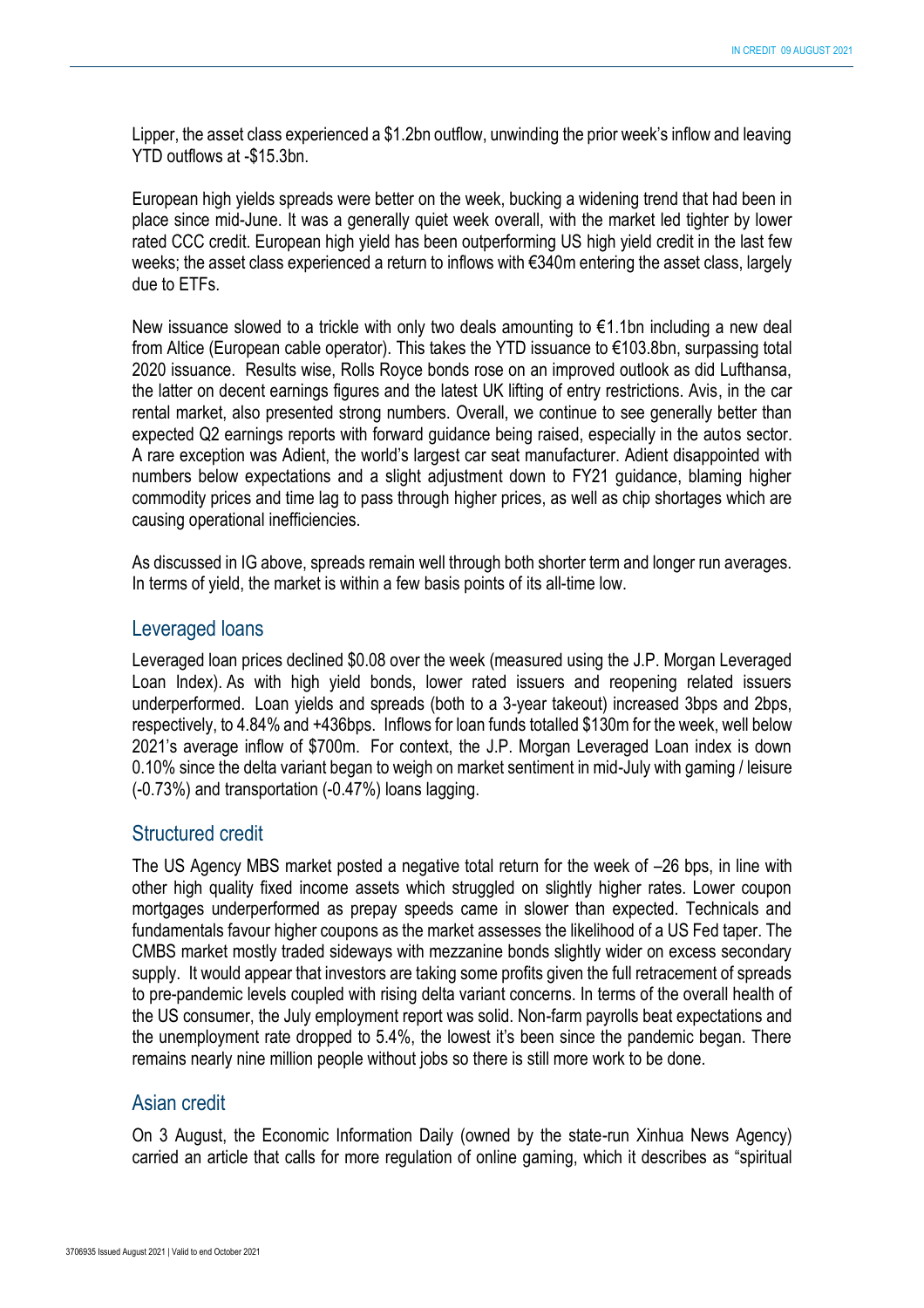opiums" with detrimental societal impact, especially on school-going students. Tencent responded quickly to affirm its commitment to the online gaming regulations along with additional proactive measures that includes additional limits on playtime; a step-up in identity verification; and assessing whether minors under 12 should be banned from online games.

Adani Ports reported strong Q1 results (ended June 2021), thanks to the consolidation of the Krishnapatnam Port (KPCL) and favourable base effects. The company also raised its FYE March 2022 guidance with throughput of 350-360mmt (+45% y/y) and EBITDA of INR102-107bn (+49% y/y). The guidance includes the 39mmt throughput of the Gangavaram Port and 10mmt of incremental volume in existing ports. Adani Ports has also applied for a general license from OFAC (US Department of Treasury) to operate the controversial Yangon Port in Myanmar.

Bharti Airtel's Q1 performance was satisfactory with its Q1 ARPU of INR146 for its India mobile business (March 2021: INR145). Its 4G data customer rose 2.8% q/q to 184.4m (+33% y/y) which accounted for 60% of its subscriber base). The growth in total subscriber base, however, slowed down to 321.2m (a small 135k net subscriber loss q/q), likely due to delta variant wave that affected net subscriber addition. According to WSJ, Meituan may face a \$1bn anti-trust penalty or around 6% of its FY20 annual revenue, which is higher by percentage of revenue compared with the penalty levied on Alibaba (\$2.8bn, 4% of FY19 revenue). Anti-trust penalties are capped at 10% of a company's annual sales.

### Emerging markets

In Turkey the lira sold off more than 3% following President Erdoğan calling for a base rate cut despite an inflation print of 18.95% in July. The central bank recently revised its year-end inflation forecasts to 14.1%, which is significantly below market expectations of around 16%.

In South Africa, finance minister Mboweni stepped down in the wake of last month's protests. His replacement, Godongwana, is a close political ally of president Ramaphosa. The focus of the new minister will be addressing high youth unemployment and maintaining a sustainable fiscal framework. South Africa have also been considering universal basic income as over half of the population currently lives in poverty.

#### **Commodities**

Commodities had a negative week overall with precious metals performing the worst, down -3.4%. Gold and silver fell -3.0% and -4.8% respectively following the strong US payroll data release. Base metals also fell 1.9% driven by Asian covid concerns. Energy also sold off with WTI being the worst hit, with a 7.7% decline. The drop was driven by concerns of the growing delta variant spread in Asia leading to a decline in energy demand. This was exacerbated by the UN's dire warning on climate change in its newly released IPCC report.

## Responsible investments

To expand on the aforementioned IPCC report, the Intergovernmental Panel on Climate Change today released a paper warning everyone that global rising temperatures have been caused by human activity. The report highlights that the past five years have been the hottest on record since 1850, and that in every scenario the earth will have warmed by 1.5C by 2040, and this will occur even earlier if carbon emissions are not drastically decreased. The report is released just three months ahead of the COP26 meeting that will take place in Glasgow.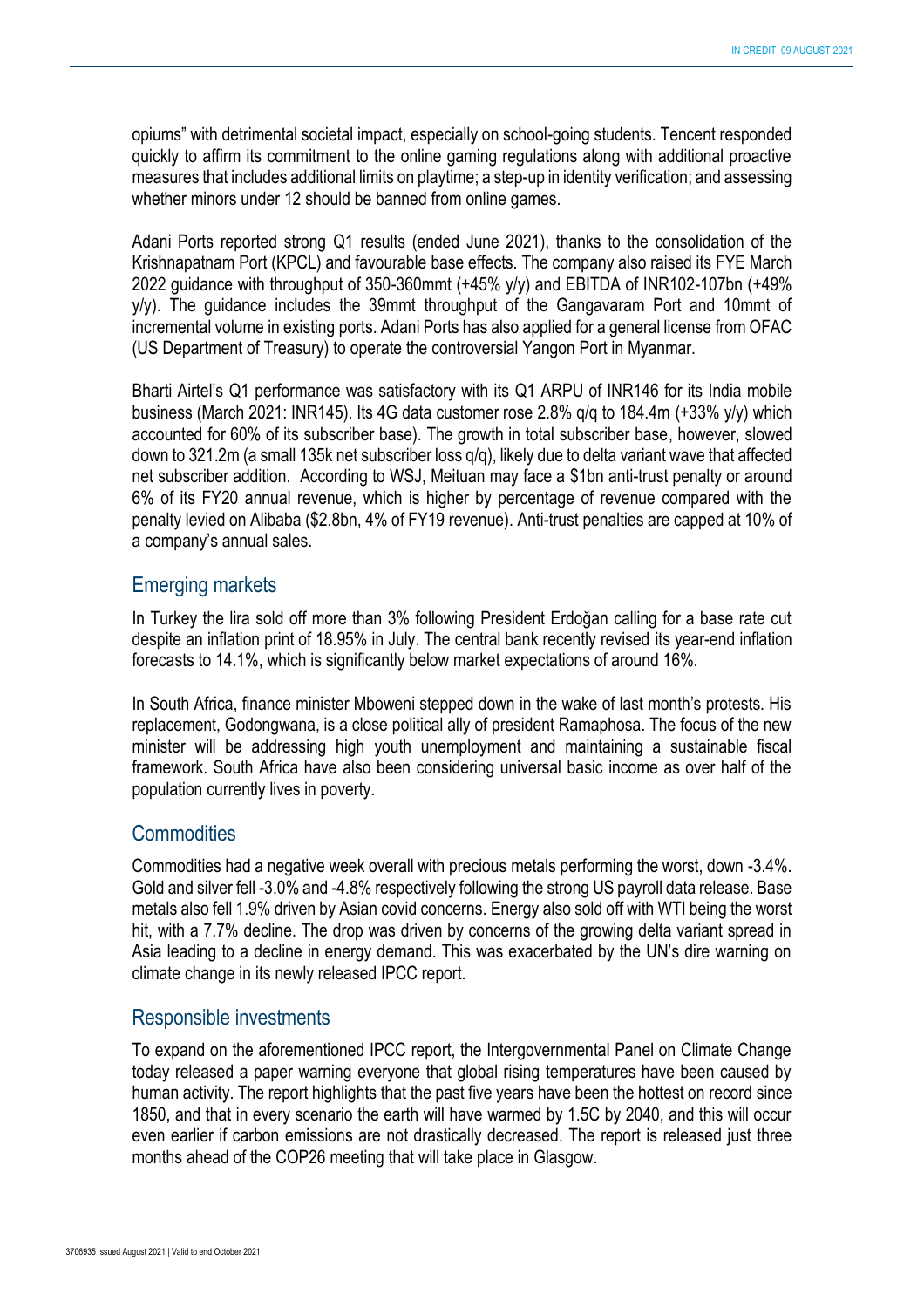# Summary of fixed income asset allocation views

#### **Fixed Income Asset Allocation Views**



| ''''''''<br>9 <sup>th</sup> August 2021<br><b>INVESTMENTS</b>                        |                                                                                                                                                                       |                                                                                                                                                                                                                                                                                                                                                                                                                                                                                                                                                                                                                                                                                                                                           |                                                                                                                                                                                                                                                                                                                                                                                                  |  |  |  |
|--------------------------------------------------------------------------------------|-----------------------------------------------------------------------------------------------------------------------------------------------------------------------|-------------------------------------------------------------------------------------------------------------------------------------------------------------------------------------------------------------------------------------------------------------------------------------------------------------------------------------------------------------------------------------------------------------------------------------------------------------------------------------------------------------------------------------------------------------------------------------------------------------------------------------------------------------------------------------------------------------------------------------------|--------------------------------------------------------------------------------------------------------------------------------------------------------------------------------------------------------------------------------------------------------------------------------------------------------------------------------------------------------------------------------------------------|--|--|--|
| <b>Strategy and positioning</b><br>(relative to risk free rate)                      |                                                                                                                                                                       | <b>Views</b>                                                                                                                                                                                                                                                                                                                                                                                                                                                                                                                                                                                                                                                                                                                              | <b>Risks to our views</b>                                                                                                                                                                                                                                                                                                                                                                        |  |  |  |
| <b>Overall Fixed</b><br><b>Income</b><br><b>Spread Risk</b>                          | Under- $\begin{array}{ c c c c c }\n\hline\n\text{Weight} & -2 & -1 & 0 & +1 & +2 \text{ weight}\n\end{array}$                                                        | The worsening Delta variant is threatening global<br>reopening/growth stories as case counts rise and restrictions<br>return. In areas with high vaccination rates, low mortality rates<br>may deter policy moves.<br>Credit fundamentals across sectors are improving. In fact,<br>some areas see such strong demand turnaround that supply<br>constraints are throttling further growth.<br>Spreads are near all-time tights and leave little room for the<br>growth story to get derailed, but pockets of opportunity with<br>deleveraging & upgrade activity exist.<br>٠<br>We are past the peak of central bank accommodation. The<br>pullback in liquidity won't be aggressive, but it leaves<br>opportunity for market volatility. | Upside risks: the unique COVID recovery in<br>fundamentals allow spreads to rocket past all-<br>time tights. Spreads have spent extended<br>periods near tights in other periods as well.<br>Downside risks: Once spreads hit these<br>extreme levels, future returns are rarely good.<br>Both fiscal and monetary stimulus are<br>removed just as growth decelerates could<br>cause a sell off. |  |  |  |
| <b>Duration</b><br>$(10-year)$<br>$('P' = Periphery)$                                | Р<br>Short $\frac{1}{2}$ -1 $\frac{1}{0}$ +1 +2 Long<br>€                                                                                                             | Rangebound government bond market likely, with bias to lower<br>yields<br>Pandemic scarring keeps reflation credibility low<br>٠<br>Fed QE and high personal savings underpin demand for<br>treasuries<br>ECB likely to lean against rising financing rates<br>٠<br>Duration remains best hedge for further risk asset correction<br>٠                                                                                                                                                                                                                                                                                                                                                                                                    | Permanent fiscal policy shift rebuilds<br>reflationary credibility and raises r*<br>Fiscal largesse steepens curves on issuance<br>expectations<br>Consumption rebound stimulates long-term<br>inflation expectations<br>Risk hedge properties deteriorate<br>٠                                                                                                                                  |  |  |  |
| Currency<br>('E' = European<br>Economic Area)                                        | ¥<br>£ EM<br>Short $\boxed{2 \cdot 1 \cdot 0 \cdot 1 \cdot 1 \cdot 2}$ Long<br>Е<br>A\$<br>\$                                                                         | US growth outperformance on back of fiscal stimulus boosts<br><b>USD</b><br>ECB increasingly sensitive to Euro appreciation                                                                                                                                                                                                                                                                                                                                                                                                                                                                                                                                                                                                               | Vaccine rollout in Europe improves and<br>narrows growth gap<br>US fiscal push fades                                                                                                                                                                                                                                                                                                             |  |  |  |
| <b>Emerging</b><br><b>Markets Local</b><br>(rates (R) and<br>currency (C))           | R<br>Under- $\sqrt{\frac{1}{10} + 1 + 2}$ Over-<br>weight -2 -1 0 +1 +2 weight<br>C                                                                                   | Selective opportunities<br>Still-favourable global liquidity conditions<br>Dollar resilience may crimp scope for EMFX performance<br>EM real interest rates relatively attractive, curves steep in<br>places                                                                                                                                                                                                                                                                                                                                                                                                                                                                                                                              | ■ Central banks tighten aggressively to counter<br>fx weakness<br><b>EM</b> inflation resurgence<br>EM funding crises drive curves higher and<br>steeper                                                                                                                                                                                                                                         |  |  |  |
| <b>Emerging</b><br><b>Markets</b><br>Sovereign<br><b>Credit (USD</b><br>denominated) | Under- $\frac{1}{2}$ -1 0 +1 +2 weight                                                                                                                                | Dispersion in outlooks across EM is rising as the recovery<br>begins at different paces. Countries with commodity exposure<br>and better fiscal adaptability rise to the top.<br>Index composition changes over the last 5 years have added a<br>lot of duration to the sector, leaving especially IG EM<br>vulnerable. We prefer HY EM (selectively).<br>■ US growth outperformance is starting to cause weakness in<br>EMFX, and financial conditions for EMs is tightening.                                                                                                                                                                                                                                                            | A replay of 2013 occurs with a taper tantrum or<br>swift appreciation of the USD<br>Growth scars from COVID persist and hurt<br>commodity prices & ability to grow out of<br>deficits.<br>There are even further delays in mass<br>vaccination outside of developed markets.                                                                                                                     |  |  |  |
| <b>Investment</b><br><b>Grade Credit</b>                                             | Under- $\frac{1}{100}$ Over-<br>weight -2 -1 0 +1 +2 weight                                                                                                           | US spreads are the tightest since 2005, when average credit<br>quality was higher and duration was 50% lower.<br>Balance sheets weathered 2020 well, and are deleveraging<br>due to responsibly capital management and good sales growth.<br>IG has been historically resilient in the face of inflation, even if<br>other sectors may benefit more from it.                                                                                                                                                                                                                                                                                                                                                                              | G bonds further cement their place in global<br>investors' portfolios as safe assets, replacing<br>government bonds.<br>M&A and shareholder returns remain in the<br>٠<br>backseat of management's priorities for an<br>extended period of time.                                                                                                                                                 |  |  |  |
| <b>High Yield</b><br><b>Credit</b>                                                   | Under- $\frac{1}{2}$ -1 0 +1 +2 weight                                                                                                                                | Spreads are nearly to all-time tights, although credit quality has<br>improved through defaults and ample liquidity<br>The best performing parts of these sectors have been the most<br>volatile and lowest quality.<br>Defaults are set to drop dramatically in 2021 in part due to the<br>٠<br>rapid recovery, but also due to an ability to remove near-term<br>maturities by companies across the credit spectrum.                                                                                                                                                                                                                                                                                                                    | The reach for yield continues to suppress<br>spreads.<br>■ Waves of ratings upgrade begin to occur this<br>year.<br>There are few exogenous shocks that shake<br>٠<br>the tight spread environment.                                                                                                                                                                                              |  |  |  |
| <b>Agency MBS</b>                                                                    | Under- $\sqrt{2}$ -1 0 +1 +2 weight                                                                                                                                   | Although spreads have recently widened a touch, the Fed<br>buying has overwhelmed highly negative fundamentals,<br>evidenced by the near-zero spreads in bonds the Fed buys and<br>poor performance elsewhere.<br>These unattractive technicals may persist if the Fed continues<br>buying. Fed buying cannot be expected to increase in 2021,<br>ultimately exposing negative fundamentals and valuations.<br>■ Duration in the sector is now rising quickly as mortgage rates<br>move higher.                                                                                                                                                                                                                                           | Housing activity slows considerably and<br>prepays move back down to normal levels,<br>without denting households' ability to service<br>mortgages.<br>The Fed maintains or increases MBS<br>purchases next year.                                                                                                                                                                                |  |  |  |
| <b>Non-Agency</b><br><b>MBS &amp; CMBS</b>                                           | Under- $\overline{\smash{)}\  \  \, 2 \ \n \begin{array}{ccc}\n -1 & 0 \\ +1 & +2 \\ \end{array}}\n \begin{array}{ccc}\n \text{Over-} \\ \text{weight}\n \end{array}$ | Our preference remains for non-agency RMBS in this area.<br>٠<br>RMBS: Housing continues to outperform in the recovery as HH<br>٠<br>balance sheets are strong, demographics are positive, and<br>supply is constrained. Valuations are less compelling, but can<br>provide stable carry in de-risking portfolios.<br>CMBS: favoured bonds are still 'story' bonds. A return to<br>r.<br>normal won't look 'normal' for sectors like office space or<br>convention hotels<br>Spread tightening looks somewhat excessive along the<br>margins of credit quality.                                                                                                                                                                           | ■ Changes in consumer behaviour in travel and<br>retail last post-pandemic.<br>■ Work From Home continues full-steam-ahead<br>post-pandemic (positive for RMBS, negative<br>for CMBS).<br>Rising interest rates may dent housing market<br>strength, but seems unlikely to derail it.                                                                                                            |  |  |  |
| <b>Commodities</b>                                                                   |                                                                                                                                                                       | o/w Copper & Lead vs Zinc<br>٠<br>o/w Grains<br>u/w Livestock<br>u/w Gold<br>٠<br>u/w Natural Gas                                                                                                                                                                                                                                                                                                                                                                                                                                                                                                                                                                                                                                         | US China trade war<br>Renewed Covid lockdowns                                                                                                                                                                                                                                                                                                                                                    |  |  |  |